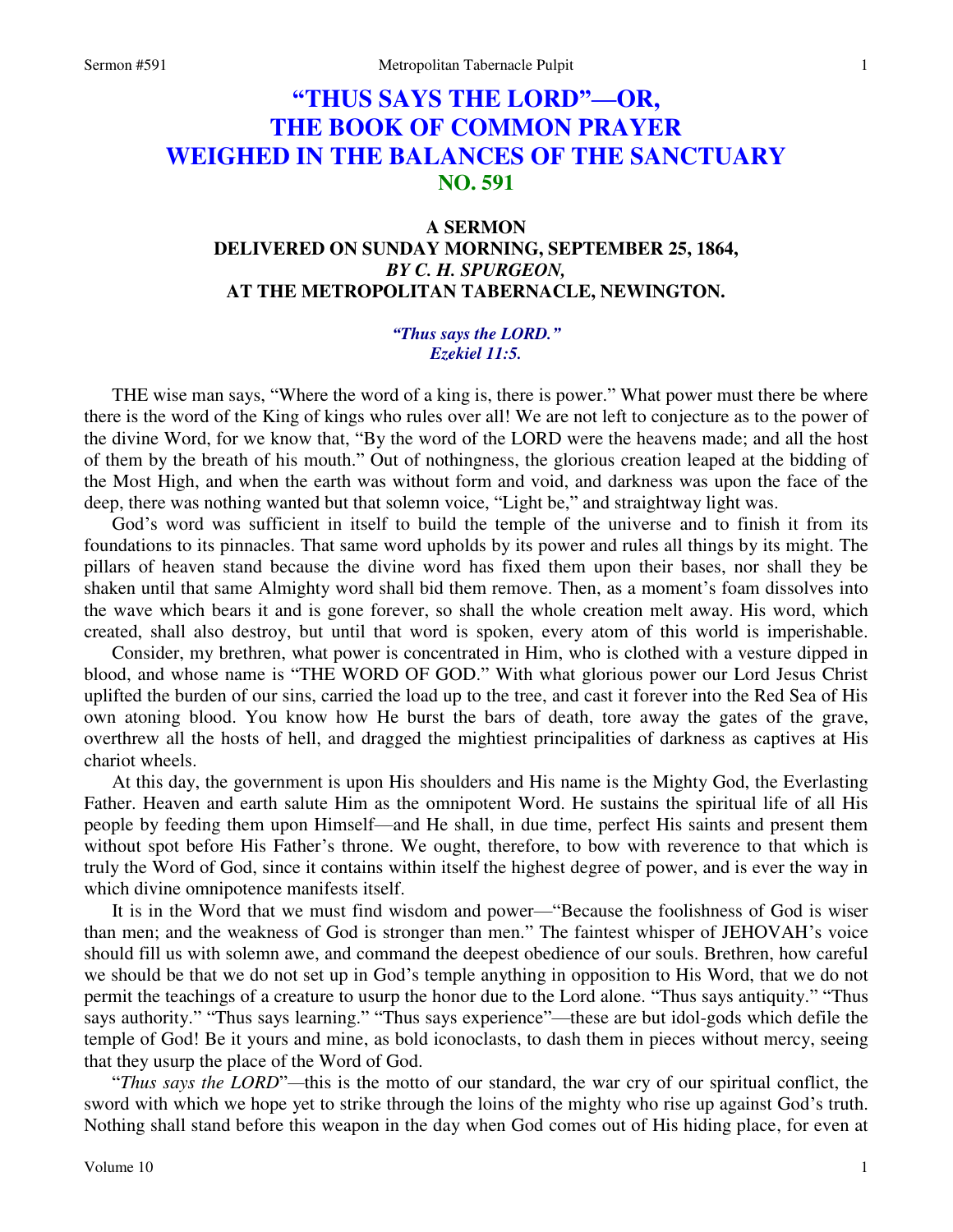2 "Thus Says the Lord"—Or, the Book of Common Prayer Weighed in the Balances of the Sanctuary Sermon #591

this hour when, "Thus says the LORD," sounds from the trumpet of the Lord's ministers, the hosts of Midian begin to tremble, for well they know the might of that terrible watchword in days of yore.

 This morning I shall endeavor, first, to show, briefly, *the value of a, "Thus says the LORD."* Then, secondly, I shall, with as much calmness of spirit as I can command, *request a, "Thus says the LORD" for certain things which are received and practiced in the State Establishment of our land.* Then, I shall close with *a word of personal application,* beseeching you to seek a, "Thus says the LORD," for any hopes which you may entertain of being partakers of the inheritance of the saints in light.

#### **I.** LET US CONSIDER THE VALUE OF A, "THUS SAYS THE LORD."

**1.** Our *first* observation is that it is the *minister's message.* If he is God's minister, he does not found his teaching upon his own authority, for then his message would be only that of himself and not to be esteemed, but he shows the authority of his Master, and none can contradict him. He claims men's attention on the ground that he utters a, "Thus says the LORD." No matter how aged he may be, he does not proclaim the truth as merely the result of his long investigations or his extraordinary experience, but he grounds it upon, "Thus says the LORD."

 So spoke the hoary-headed Joshua when for many a year he had known the faithfulness of God and was about to die—he was singing his swan song, preaching his last sermon, but he did not commence with, "Thus says my age," "Thus I say upon my own authority," but, "Thus says the LORD God of Israel."

 A God-sent minister is the ambassador of the Most High, but he has no right to go beyond his commission. and when he does so, his office cannot yield him support. The prophets of God did not say, "Thus I speak as a prophet," but, "Thus says the LORD." The prophet came in Gideon's days and spoke to erring Israel, he opened his mouth with, "Thus says the LORD God of Israel." Turn to the pages of Isaiah and mark how frequently he quotes the divine authority. Study the plaintive words of Jeremiah and observe how solemnly his prophetic woes are prefaced with, "Thus says the LORD."

 And the soaring Ezekiel, to whom was given, as it were, six wings that he might take more lofty flights than the eagle knows—even he relied not upon the sublimity of his language or the glory of his imagery, but found the sinews of his strength in, "Thus says the LORD God." This is the trowel and the hammer of God's builders. This the trumpet of His watchmen and the sword of His warriors. Woe to the man who comes in any other name! If we, or an angel from heaven, shall preach unto you anything but a, "Thus says the LORD," no matter what our character or standing, give no heed to us, but cleave unto the truth as it is in Jesus. To the law and to the testimony, if we speak not according to this Word, it is because there is no light in us. That test which we demand to be exercised upon others, we cheerfully consent to be exercised upon ourselves, praying that we may have grace to forsake our errors as we would have other men forsake theirs.

**2.** "Thus says the LORD" *is the only authority in God's Church.* When the tabernacle was pitched in the wilderness, what was the authority for its length and breadth? Why was the altar of incense to be placed here, and the brazen laver there? Why so many lambs or bullocks to be offered on a certain day? Why must the Passover be roasted whole and not boiled?

 Simply and only because God had shown all these things to Moses on the holy mount, and thus had JEHOVAH spoken, "Look that you make them after their pattern, which was shown you on the mount." It is even so in the Church at the present day. True servants of God demand to see for all church ordinances and doctrines, the express authority of the Church's only Teacher and Lord. They remember that the Lord Jesus bade the apostles to teach believers to observe all things whatsoever He had commanded them, but He neither gave to them nor to any man power to alter His commands.

 The Holy Ghost revealed much of precious truth and holy precept by the apostles, and to His teaching we would give earnest heed, but when men cite the authority of fathers, and councils, and bishops, do we give place for subjection? No! Not for an hour! They may quote Irenaeus or Cyprian, Augustine or Chrysostom. They may remind us of the dogmas of Luther or Calvin. They may find authority in Simeon, or Wesley, or Gill—we will listen to the opinions of these great men with the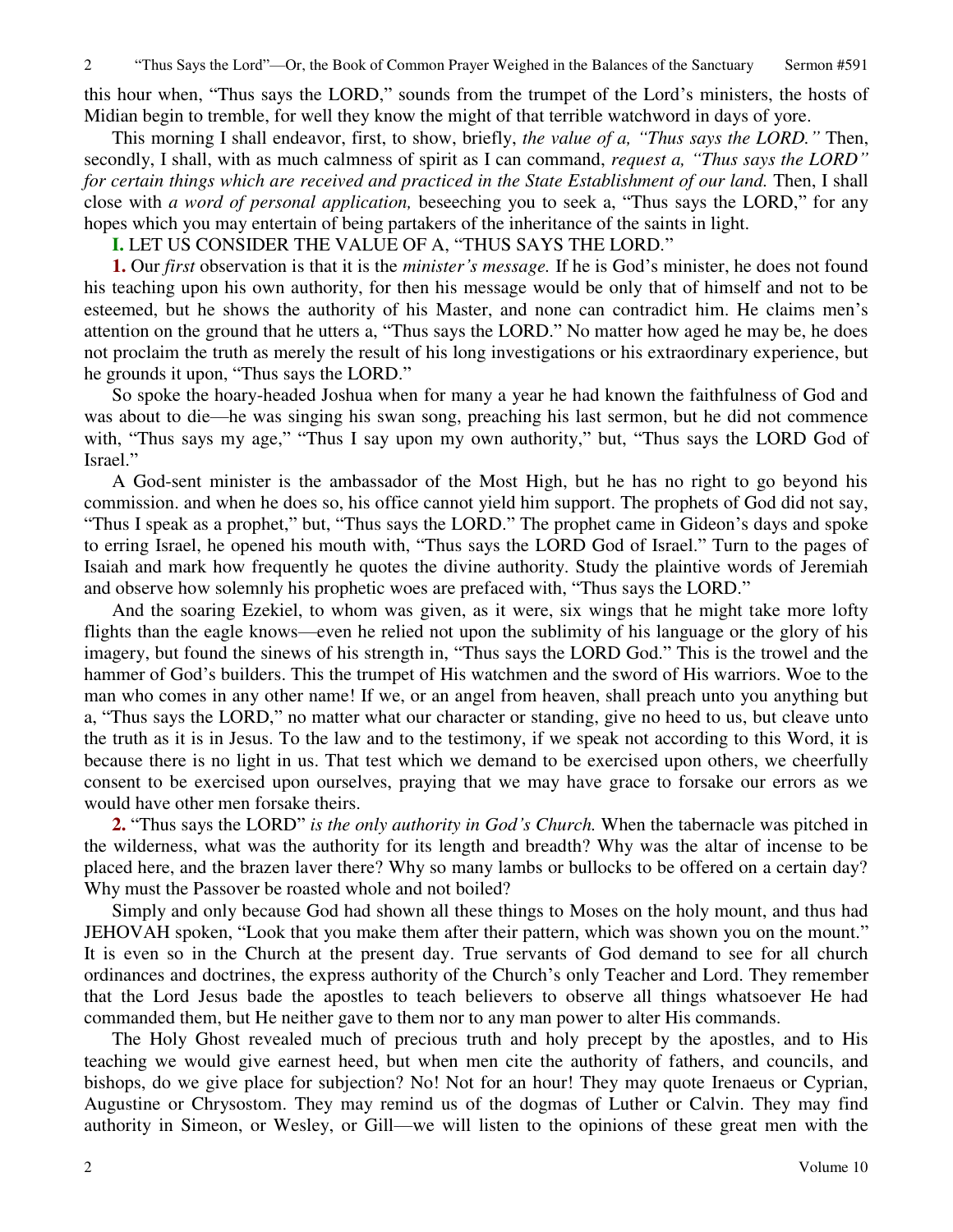Sermon #591 "Thus Says the Lord"—Or, the Book of Common Prayer Weighed in the Balances of the Sanctuary 3

respect which they deserve *as men,* but having so done, we deny that we have anything to do with these men as authorities in the Church of God, for in the Church of God nothing has any authority but, "Thus says the LORD of hosts."

 Yea, if you bring us the concurrent consent of all tradition—if you shall quote precedents venerable with fifteen, sixteen, or seventeen centuries of antiquity, we burn the whole lot as so much worthless lumber, unless you put your finger upon the passage of Holy Writ which warrants the matter to be of God. You may further plead, in addition to all this venerable authority, the beauty of the ceremony and its usefulness to those who partake therein, but this is all foreign to the point, for to the true Church of God, the only question is this—is there "Thus says the LORD," for it? And if divine authority be not forthcoming, faithful men must thrust forth the intruder as the cunning craftiness of men.

**3.** "Thus says the LORD" *is the most fitting word of rebuke for erring saints.* God's people when they err, if they be rebuked, even though it should be in the gentlest manner, are too apt to resent the rebuff. But when we can come to them with, "Thus says the LORD," if there is a spark of spiritual life left, it is sure to catch at this flame.

When the man of God came to Eli, how Eli's heart trembled when he began, "Thus says the LORD," and described to him the doom of his house, because his sons had made themselves vile, and he had not restrained them. David, the king, might have been moved to anger against Nathan, for that personal parable and pungent application, but his anger was stayed—nay, better still—his heart was broken because the prophet could say, "Thus says the LORD."

 My dear brethren in Christ, you and I have often risen in anger at the intrusive reproofs of ignorant men, but I hope we have far more often felt the melting power of a, "Thus says the LORD." When the heart is right, the Word of God sweetly melts us as the breath of the south wind melts the frozen rivers.

**4.** "Thus says the LORD" *is the only solid ground of comfort to God's people.* Where can a child of God find true solace apart from that which comes out of the mouth of the Most High? Truly, "Man does not live by bread alone, but by every word that proceeds out of the mouth of God does man live." "Your words were found, and I did eat them." "How sweet are your words unto my taste! yea, sweeter than honey to my mouth!"

 When Nathan came to tell David of the covenant which the Lord would make with him and his house, David would scarcely have believed so great a mercy to be really his if the prophet had not begun with, "Thus says the LORD." It was not, "Thus says Nathan," or "Thus do the ancients say," but, "Thus says the LORD," and David's heart was full of holy joy when he saw the covenant to be ordered in all things and sure.

 When Hezekiah lay sick unto death, he turned his face to the wall and prayed, but there was no comfort to the royal suppliant until the prophet came with, "Thus says the LORD." And when Sennacherib was about to besiege Jerusalem, and Lachish had fallen, Hezekiah prayed and the people with him, but oh! they could not think it possible that there should be a hook put into the jaw of the mighty Assyrian, and that he should be turned back by the way in which he came, till the prophet reassured their hearts with a, "Thus says the LORD." Zion's sons and daughters feast upon the sure word of their faithful God.

 Brethren, I need not enlarge here, for I hope most of you know the preciousness of a divine promise. There is nothing needed to stay your soul in your worst troubles but the Word of God applied with power. God may not send you a friend—He may not raise up a deliverer, but if He shall only give you to believe His Word, that shall be enough for you.

 Martin Luther said, "I have covenanted with my Lord that He should not send me visions, or dreams, or even angels. I am content with this one gift of the Scriptures, which abundantly teaches and supplies all that is necessary both for this life and that which is to come." Oh Lord, only feed me on Your Word, and I will not envy kings their delicacies, nor even the angels around Your throne, the bread of heaven on which they live.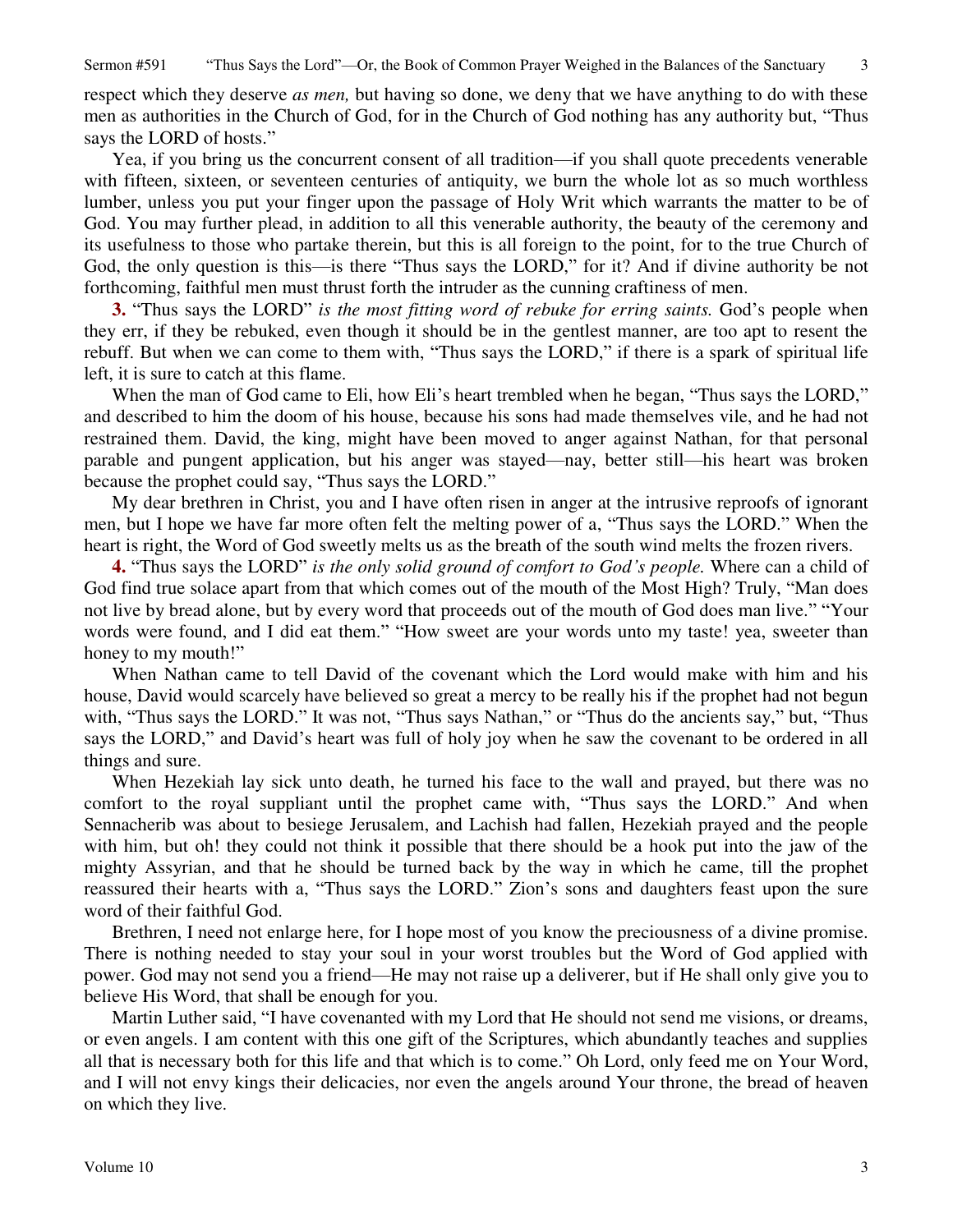**5.** Yet, again—"Thus says the LORD" is that *with which we must confront the Lord's enemies.* When Moses went in before Pharaoh, the words which he used were not, "The elders of Israel have consulted, and thus have they bidden me say," nor, "Our father Abraham once said, and his words have been handed to us by long tradition"—such talk would have been readily resisted—but he confronted the haughty monarch with, "Thus says the LORD, let my people go," and it was the power of this divine word which rained plagues upon the fields of Zoan, and brought forth the captives with silver and gold. Pharaoh might boast, "Who is the LORD that I should obey his voice?" But ere long, he knew that JEHOVAH's word was mightier than all the horsemen and chariots of Mizraim, and was not to be resisted without terrible defeat.

 To this day, if we would break sinners' hearts, our hammer must be, "Thus says the LORD," and if we would woo them to obedience to King Jesus, our reasons must come from His own Word. I have often noticed in conversions, that though sometimes a particular passage of the sermon may be quoted by the converted person as the means of enlightenment, yet in the majority of cases it is the text, or some passage of Scripture, quoted during the sermon, which is blessed to do the work. McCheyne says, "Depend upon it, it is God's Word, not our comment upon God's Word, that saves souls." And so it is. Let us use much of Scripture, much of the pure silver of sacred revelation, and no human alloy. "What is the chaff to the wheat, says the LORD?"

**6.** To close this point. Such an authority has a, "Thus says the LORD," that *it is not to be despised without entailing upon the offender the severest penalty.* Samuel came to Saul with, "Thus says the LORD," and bade him destroy the Amalekites. He was to utterly cut them off and not to spare so much as one of them. But Saul saved the best of the cattle and the sheep, and brought home Agag—and what was the result? His kingdom was taken from him and given to a neighbor of his that was better than he, and because he exalted himself beyond measure to do otherwise than according to the letter of God's command, he was put away forever from having dominion over Israel.

 And mark this word—if any church in Christendom shall continue, after light is given and after plain rebuke is uttered, to walk contrary to the Word of God, and to teach that which is inconsistent with Holy Scripture—as Saul was put away from the kingdom, so shall that church be put away from before the Lord of hosts. And if any man, be he who he may, after receiving light from on high, continues willfully to shut his eyes, he shall not, if an heir of heaven, be rejected from eternal salvation, but he shall be cast off from much of the usefulness and comfort which he might otherwise have enjoyed.

 He knew his Master's will and did it not—he shall be beaten with many stripes. He has been as the horse or the mule which have no understanding, and his mouth shall be held in with bit and bridle. Many sorrows shall be to those who dare to dash themselves against the thick points of JEHOVAH's buckler by opposing His "Thus says the LORD." Upon whomsoever this stone shall fall, it shall grind him to powder, and whosoever shall fall upon it shall be broken to his own lasting damage.

O! my brethren, I would that we trembled and stood more in awe of God's Word. I fear that many treat the things of God as though they were merely matters of opinion, but remember that opinion cannot govern in God's house. God's Word, not man's opinion, claims your allegiance. Remember that, although our ignorant conscience may not accuse us of error, yet if we walk contrary to God's Word, our conscientiousness does not screen us from sin, for conscience is not the sovereign arbiter of right and wrong, but the plain Word of God is the rule of equity.

 I do not sin as foully as if I sinned against my conscience, but I still sin, if, having an unenlightened conscience, I ignorantly transgress. But if I willfully keep my conscience in darkness and continue in errors, which I might easily know to be such by a little thought and searching of God's Word, then my conscience can offer me no excuse, for I am guilty of blindfolding the guide which I have chosen, and then, knowing him to be blindfolded, I am guilty of the folly of letting him lead me into rebellion against God. O Church of God, hear the voice of your great Founder and Lord. "Whosoever therefore shall break one of these least commandments, and shall teach men so, he shall be called the least in the kingdom of heaven." "He who has my commandments, and keeps them, he it is who loves me: and he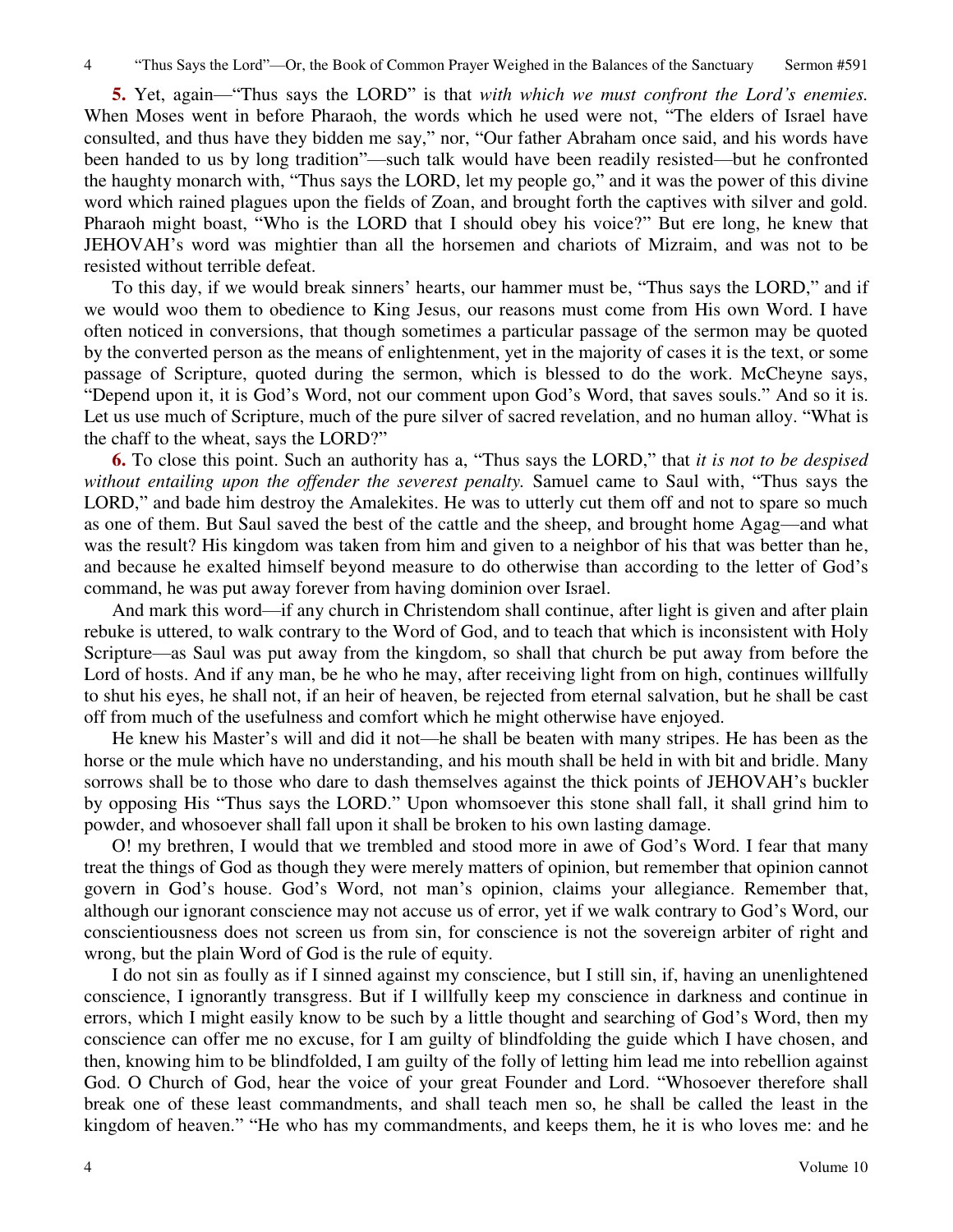who loves me shall be loved of my Father, and I will love him, and will manifest myself to him." O for a stern integrity that will hold the Word and will never depart from it, come what may. This much concerning the value of a, "Thus says the LORD."

**II.** Dear friends, the second part of our subject may be very displeasing to some who have strayed in here, but that I cannot help. I do not remember ever asking anyone to come and hear me, and therefore, as you come of your own wills, when I have any truth to speak, I shall not conceal it because you choose to be present. At the present crisis, I feel that it is woe unto me if I do not lift up my voice like a trumpet and urge with all my might the necessity of reformation in our State Church.

 I have moreover an excellent excuse for the inquiry I am about to make, for as I am publicly charged with ignorance, it is at once my duty and my privilege to seek instruction of those who claim authority to teach. When one is known to be profoundly ignorant, and there are certain fathers in the faith who have the power to instruct, the least thing that can be allowed us is to ask questions, and the smallest gift we can expect is to have them answered by men expressly ordained to instruct the ignorant.

 The Rev. W. Goode, the Dean of Ripon, appears to be much better acquainted with the extent of my reading and mental acquirements than I am myself. He speaks with all the positiveness of a personal acquaintance concerning my reputed ignorance, and for my own part, I am not at all anxious to question so very reverend an authority.

 He writes—"As to that young minister, who is now raving against the evangelical clergy on this point, it is to be regretted that so much notice has been taken of his railings. He is to be pitied, because his entire lack of acquaintance with theological literature leaves him utterly unfit for the determination of such a question, which is a question, not of mere doctrine, but of what may be called historical theology. And his charges are just a parallel to those which the Romanists would bring against himself as well as others for the interpretation of the words, 'This is My body.' But were he a wiser man than he is, he would know better what his qualifications are for passing judgment on such a point, and he would be willing to learn from such facts, among others, as the Gorham Judgment and the cases of Mr. Maskell and Mr. Mozley, what ground there is for his charges against the evangelical clergy. Let him hold and enforce his own view of doctrine as he pleases, but when he undertakes to determine what is the exclusive meaning of the Book of Common Prayer, and brings a charge of dishonesty against those who take a different view of that meaning from what he does, he only shows the presumptuous selfconfidence with which he is prepared to pronounce judgment upon matters of which he is profoundly ignorant. To hold a controversy with him upon the subject would be to as little purpose as to attempt to hold a logically-constructed argument with a child unacquainted with logical terms."

When this paragraph caught my eye, my heart leaped with joy, for I knew that the sinners in Zion were afraid, and I thought I heard a voice crying from the Word, "Not many wise men after the flesh, not many mighty, not many noble are called; but God has chosen the foolish things of the world to confound the wise; and God has chosen the weak things of the world to confound the things which are mighty; and base things of the world, and things which are despised, has God chosen, yea, and things which are not, to bring to nought things that are: That no flesh should glory in his presence."

 My mind flew back to the valley of Elah, and I remembered the words of the old record—"And when the Philistine looked about and saw David, he disdained him: for he was but a youth, and ruddy, and of a fair countenance. And the Philistine said unto David, Am I a dog that you come to me with staves? And the Philistine cursed David by his gods. And the Philistine said to David, Come to me, and I will give your flesh unto the fowls of the air, and to the beasts of the field."

 My spirit kindled at these words of the boastful champion of yore, and at their modern reproduction by the vainglorious divine of Ripon, and the answer of David was in my heart, as it is even now upon my tongue—"You come to me with a sword, and with a spear, and with a shield: but I come to you in the name of the LORD of hosts, the God of the armies of Israel, whom you have defied. This day will the LORD deliver you into my hand...that all the earth may know that there is a God in Israel. And all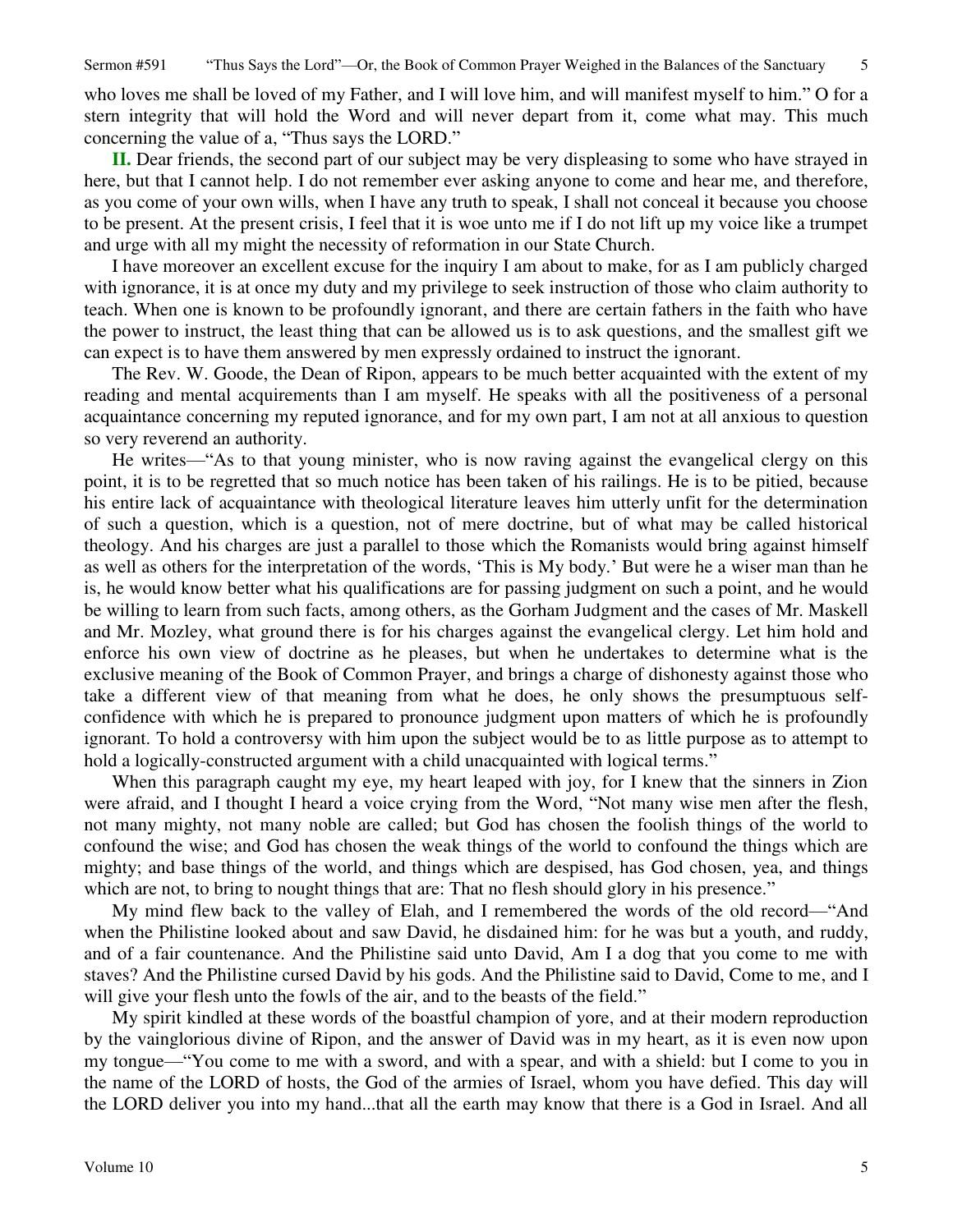this assembly shall know that the LORD saves not with sword and spear: for the battle is the LORD's, and he will give you into our hands."

 Admitting the witness of the venerable dean to be correct, and that "the young minister" is not an expert in logic, I am not therefore, ashamed, far otherwise, I will rather glory in my infirmities that the power of Christ may rest upon me, "For when I am weak, then am I strong." Take, O you great ones of the earth, every profit that can be made out of your belief in my utter total ignorance, and your own profound and extensive learning, and then go your ways, and learn what this means—"Your wisdom and your knowledge, it has perverted you; and you have said in your heart, I am, and none else beside me. Therefore shall evil come upon you; you shall not know from whence it rises."

 And now, at this hour, having been condemned as intolerably ignorant, I feel I have the liberty to ask just a few explanations of those reverend divines who do know, or ought to know, the grounds of their faith and practice.

**1.** I open this little book—the Prayer Book, of whose occasional services, the more I know, the less I approve—and I find in the *Baptismal Service* that, when little children are brought to be sprinkled, certain godfathers and godmothers promise for them that they shall renounce the devil and all his works, the vain pomp and glory of the world, with all covetous desires of the same, etc.—and that they shall obediently keep all God's holy will and commandments, and walk in the same all the days of their life.

 To me it seems that they might as well promise that the infants should grow up with Roman noses, auburn hair, and blue eyes, for they are just as able to make them do the one as the other. I shall not, however, intrude my opinion further, but simply ask whether there is a, "Thus says the LORD," for any man's standing proxy for a babe, and making such promises in its name? In other words, I ask for apostolic, prophetic, or any other form of Scriptural precept or precedent, for the use of proxies in baptism.

 True religion is a personal matter—is its first manifestation in regeneration to be connected with the impossible promises of others? Plain proof texts are requested for godfathers and godmothers, and such important persons deserve to be defended by the clergy, if texts of Scripture can be discovered. As I cannot imagine where the texts will be found, I must pause till the learned shall produce them.

 Further, I find that these children enter into a covenant by proxy, of which we are assured that the promise of our Lord Jesus will, for His part, most surely keep and perform, but the children are bound to do their part, that part being something more than the gigantic task of keeping all the commandments of God. Now, I ask for a, "Thus says the LORD," for such a covenant as this. I find two covenants in the Word of God—one is the covenant of works, "This do and you shall live." I find another, the covenant of grace, which runs only in this wise, "I will be their God, and they shall be my people."

 I find it expressly declared that there cannot be a mixture of works and grace, for says Paul, "If by grace, then is it no more of works: otherwise grace is no more grace; but if it is of works, then is it no more grace: otherwise work is no more work." And I ask a, "Thus says the LORD," for this baptismal covenant, which is nominally of grace, but really of works, or at best an unnatural conglomerate of grace and works. I ask those who have searched Scripture through to find me the form or the command for any baptismal covenant whatever. It is idle to say that such a covenant was allowed among the early Christians. Their witness is not early enough for us—we want a, "Thus says the LORD," and nothing but this will justify this pretended covenant.

 We then find that after this covenant has been made, and the water has been applied in a manner which we think also needs a, "Thus says the LORD," to justify it, it is publicly declared that the baby is regenerated—"Seeing now, dearly beloved brethren, that this child is 'regenerate and grafted into the body of Christ's Church, let us give thanks unto Almighty God for these benefits, and with one accord make our prayers unto Him, that this child may lead the rest of his life according to this beginning.'"

 And, again, "We yield You hearty thanks, most merciful Father, that it has pleased You to regenerate this infant with Your Holy Spirit, to receive him for Your own child by adoption, and to incorporate him into Your holy Church," etc. We are told we do not understand the meaning of, "regeneration," as it is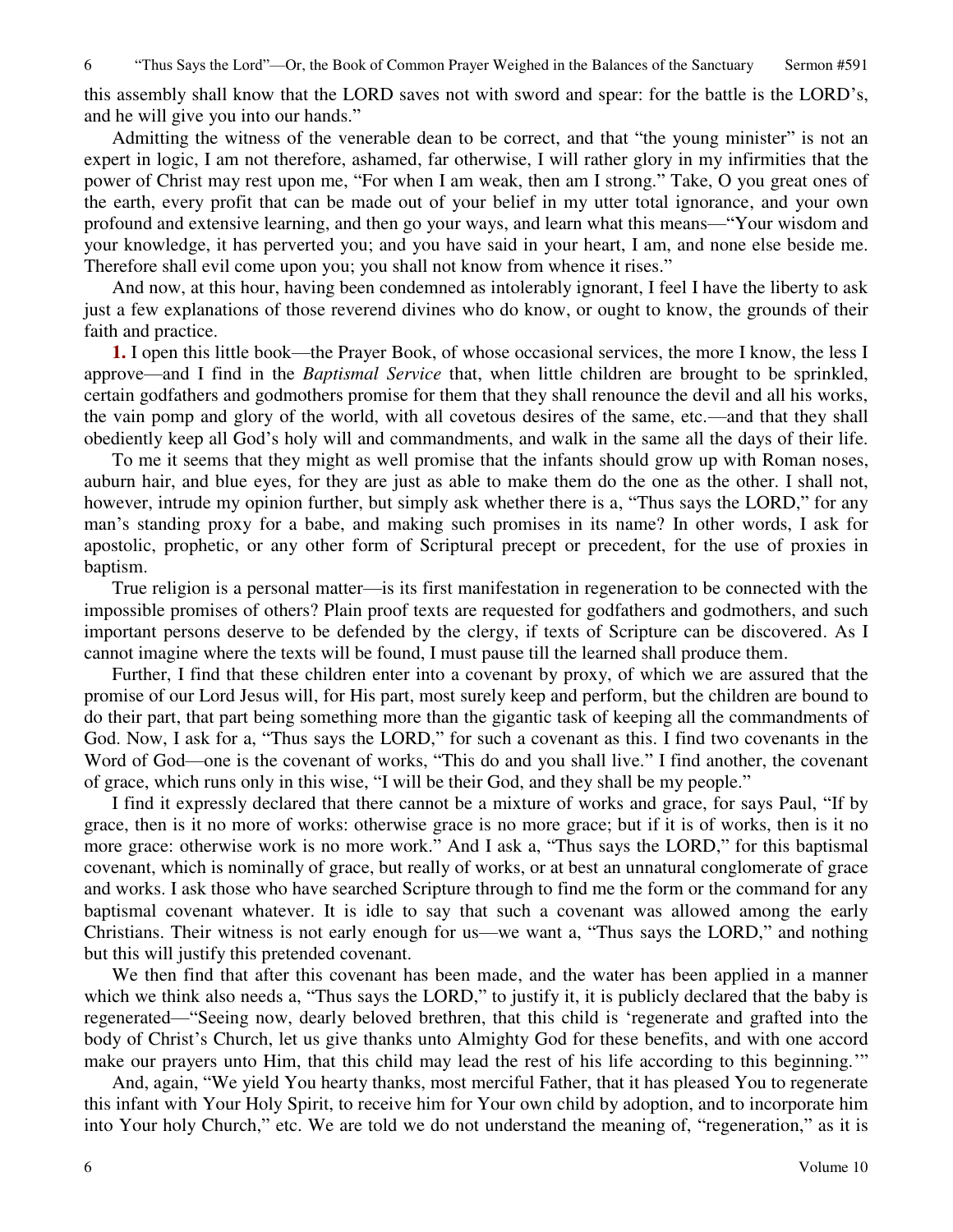used in the services of the Anglican Church. The meaning of this passage is historical, hypothetical, ecclesiastical, and we know not what. The words, "To be born again," did not formerly seem to us to be so very difficult to understand, nor do they appear so now as they stand in Scripture, for we find in them the one regeneration which has renewed us in the spirit of our mind and we cannot consent to use those words in any other sense.

Well, whether regeneration is or is not a very equivocal word, we simply ask, is there a, "Thus says the LORD," for the assertion that a sprinkled infant is therefore regenerate in any sense in the world? Will any person find us a text of Scripture?—He shall have large rewards from clergymen with uneasy consciences! We put our inquiry again in plain terms—will someone oblige us with a plain, "Thus says the LORD," proving that water baptism in any one instance makes an unconscious baby a member of Christ and a child of God, in any sense which any sane person chooses to attach to those words? Where is the passage? Where? Echo answers, "Where?"

 But this subject you have been considering for some time, and are well-convinced that the process of regenerating babies by occult influences conveyed by water is a pure, no, an impure invention of priestcraft. There is, therefore, no necessity that I enlarge upon a point so well understood.

**2.** I have a second question to ask. There is prescribed in the Book of Common Prayer, a peculiar ceremony called *Confirmation*. I do not remember to have read of that in Scripture, I would like to have a, "Thus says the LORD," for that rite. As I am ready to yield as far as possible, suppose we take it for granted that this ceremony is defensible from Holy Writ, I would like to know whether there is any, "Thus says the LORD," allowing a person, called a bishop, to give to the assembled youths an assurance of divine favor by laying his hands on their heads?

 The bishop having laid his hands on every head presented to him, whether it be gracious or graceless, talks thus in the prayer—"Almighty and ever living God, who makes us both to will and to do those things that are good and acceptable unto Your divine majesty; we make our humble supplications unto You for these Your servants, upon whom (after the example of your holy apostles), we have now laid our hands to certify them (by this sign) of Your favor and gracious goodness towards them."

 Does this mean that the bishop's hand certifies the person touched thereby of special divine favor? So it seems to teach, as far as I can see. We want, then, a, "Thus says the LORD," authorizing this individual to exercise the office of an apostle! We then desire scriptural warrant permitting him to certify these kneeling youths the enjoyment or possession of any particular divine favor by putting his hands on their heads.

 If this means the common goodness of God, the bishop's hands are not needed to certify them of that, but as he has already declared in prayer that they were regenerated by water and the Spirit, and had been forgiven all their sins, it is clear that special favor is intended, we inquire, therefore, for his authority for giving these young people a further certificate of special divine favor by the imposition of his hands. Why *his* hands?

 Who is he that he can certify these persons of God's favor more than any other man? Where is his scriptural warrant to confer, by his hands, a certificate of grace upon young people who, in innumerable cases, are thoughtless and unconverted, if not profane? We want a, "Thus says the LORD," for the whole thing, and then for each item in detail. Endless is the task thus proposed to the honest Churchman.

**3.** Another matter needs a little clearing up, and as this Book was set forth by learned divines and bishops, I would like a lucid explanation. The priest visits a sick man, sits down by his bedside, reads certain prayers, bids the patient remember his baptism, questions him as to his creed, gives him good advice about forgiving his enemies and making his will, moves him to make a special confession of his sin if he feels his conscience troubled with any weighty matter, after which confession the rule says, "The priest shall absolve him (if he humbly and heartily desires it), after this sort."

 Here is the absolution, and I humbly and heartily desire a, "Thus says the LORD," for it—"Our Lord Jesus Christ, who has left power to His Church to absolve all sinners who truly repent and believe in Him, of His great mercy forgives you your offenses—and by His authority committed to me, I absolve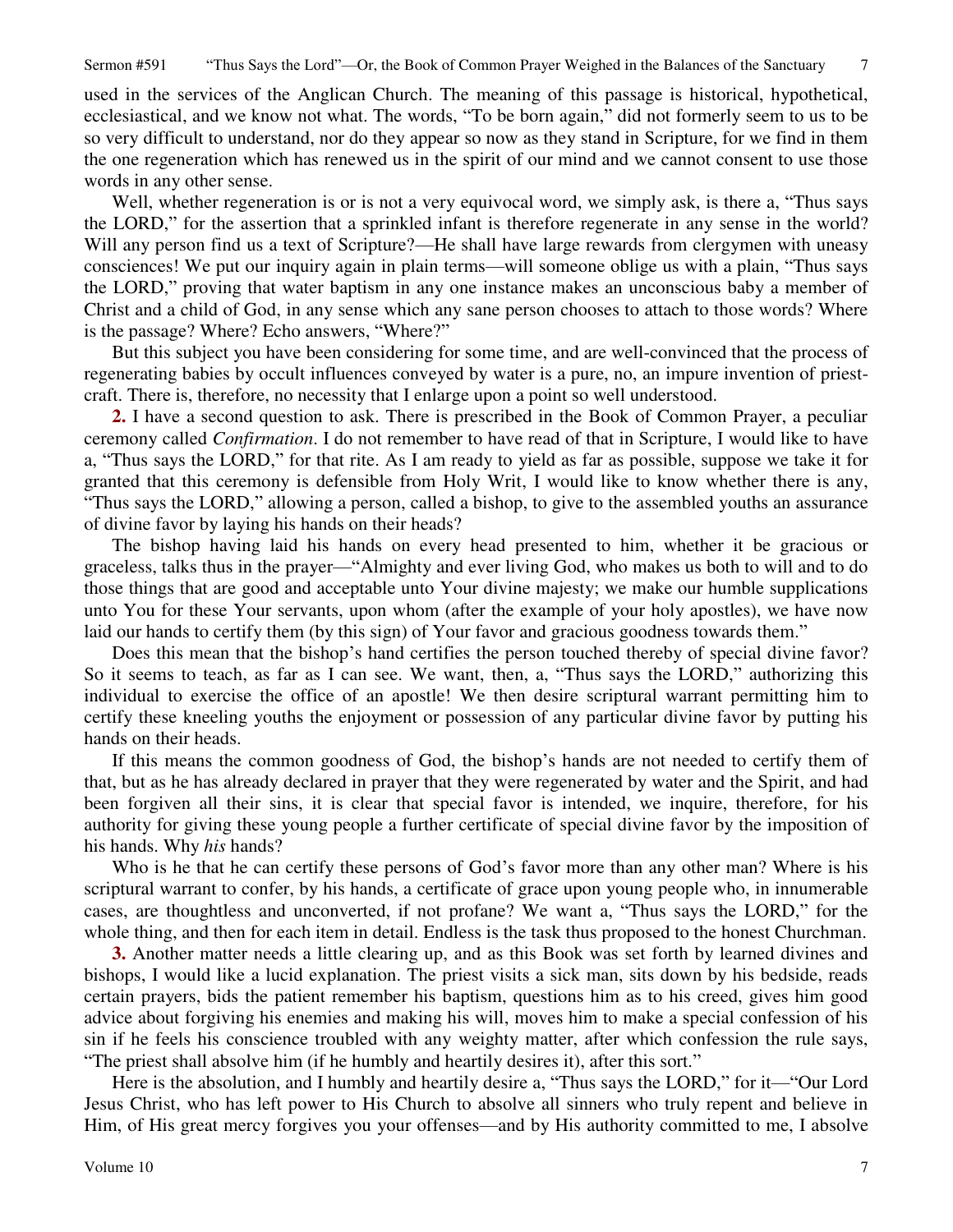you from all your sins, in the name of the Father, and of the Son and of the Holy Spirit." Sir Priest, I need you to give me a plain warrant from God's Word for your absolving my dying neighbor at this rate. Who are you that you should use such words? The season is solemn, it is the hour of death, and the matter is weighty, for it concerns the eternal interests of the dying man, and may, nay, will, if you are found to be acting presumptuously in this matter, involve your own soul in eternal ruin.

 Whence did you derive your right to forgive that sick man? Might he not raise his withered hands and return the compliment by absolving you? Are you quite sure as to the committal of divine authority to you? Then show me the deed of gift and let it be clearly of divine origin. The apostles were empowered to do many things, but who are you? Do you claim to be their successors? Then work miracles similar to theirs, take up serpents and drink deadly things without being harmed. Prove to us that you have seen the Lord, or even that cloven tongues of fire have sat upon each of you.

 You evangelical clergy, dare claim to be successors of the apostles and to have power to forgive sins? Your Puseyite brethren go the whole length of superstitious pretension, but you have too much light to be so superstitious, and yet you do what is quite as wicked—you solemnly subscribe that this absolution is not contrary to the Word of God, when you know it is!

 Gorham case, you say! [George C. Gorham, priest in the Church of England, vs. the Archbishop of Canterbury heard in secular court.] I care nothing for your Gorham case! I want a, "Thus says the LORD," warranting you to swear to what you know to be false and dangerous. Mr. Mozley and Mr. Maskell may give you all the comfort which they can afford, but one word of Peter or of Paul would be of more weight in this matter than a thousand words from either of them.

 You are aware, perhaps, that it is not every man who is permitted by the Established religion to pronounce this absolution. A person called a "deacon" is, I am informed, allowed to preach and do a great many things, but when he reads the Book of Common Prayer in the daily service, he must not grant absolution—there is a supernatural something which the man has not yet received, for he has only once felt the episcopal imposition of hands. We shall see by-and-by where absolving power comes from.

 The deacon has attained to one grade of priest-craft, but the full vigor of mystic influence rests not upon him. Another touch, another subscription, and the keys of St. Peter will swing at his belt, but his time is not yet. I ask him, whether he calls himself a deacon or a priest, where he gets a, "Thus says the LORD," for this absolution? which, if it is not of God, it is a piece of impertinence, superstition, blasphemy, and falsehood.

**4.** I turn on and find that when the sick dies, he is buried in consecrated ground, and though he may have cut his throat while under delirium tremens—if the jury does not return a verdict of suicide, the priest shall say, as he casts earth upon the body, "Forasmuch as it has pleased Almighty God of His great mercy to take unto Himself the soul of our dear brother here departed, we therefore commit his body to the ground, earth to earth, ashes to ashes, dust to dust, in sure and certain hope of the resurrection to eternal life."

 And again, "We give You hearty thanks for that it has pleased You to deliver this our brother out of the miseries of this sinful world." And yet again, "We meekly beseech You, O Father, to raise us from the death of sin unto the life of righteousness; that when we shall depart this life, we may rest in Him, as our hope is this our brother does." We beg a, "Thus says the LORD," for burying every baptized thief, harlot, rogue, drunkard, and liar who may die in the parish—"in sure and certain hope of the blessed resurrection." Oh, "It is commanded by authority." What authority?

We challenge it, and permit none to pass muster but a, "Thus says the LORD." Until clergymen will bring us scriptural warrant for uttering falsehoods over a grave, we dare not cease our testimony against them. How long will the many godly laymen in that Church remain quiet? Why do they not bestir themselves and demand revision or disruption?

**5.** Turning a little further on, into a part of the Prayer Book not much frequented by ordinary readers, we come to the "Ordering of Priests," or the way in which priests are made. Why priests? Is one believer more a priest than another, when all are styled a royal priesthood? Let that pass. Of course, brethren, the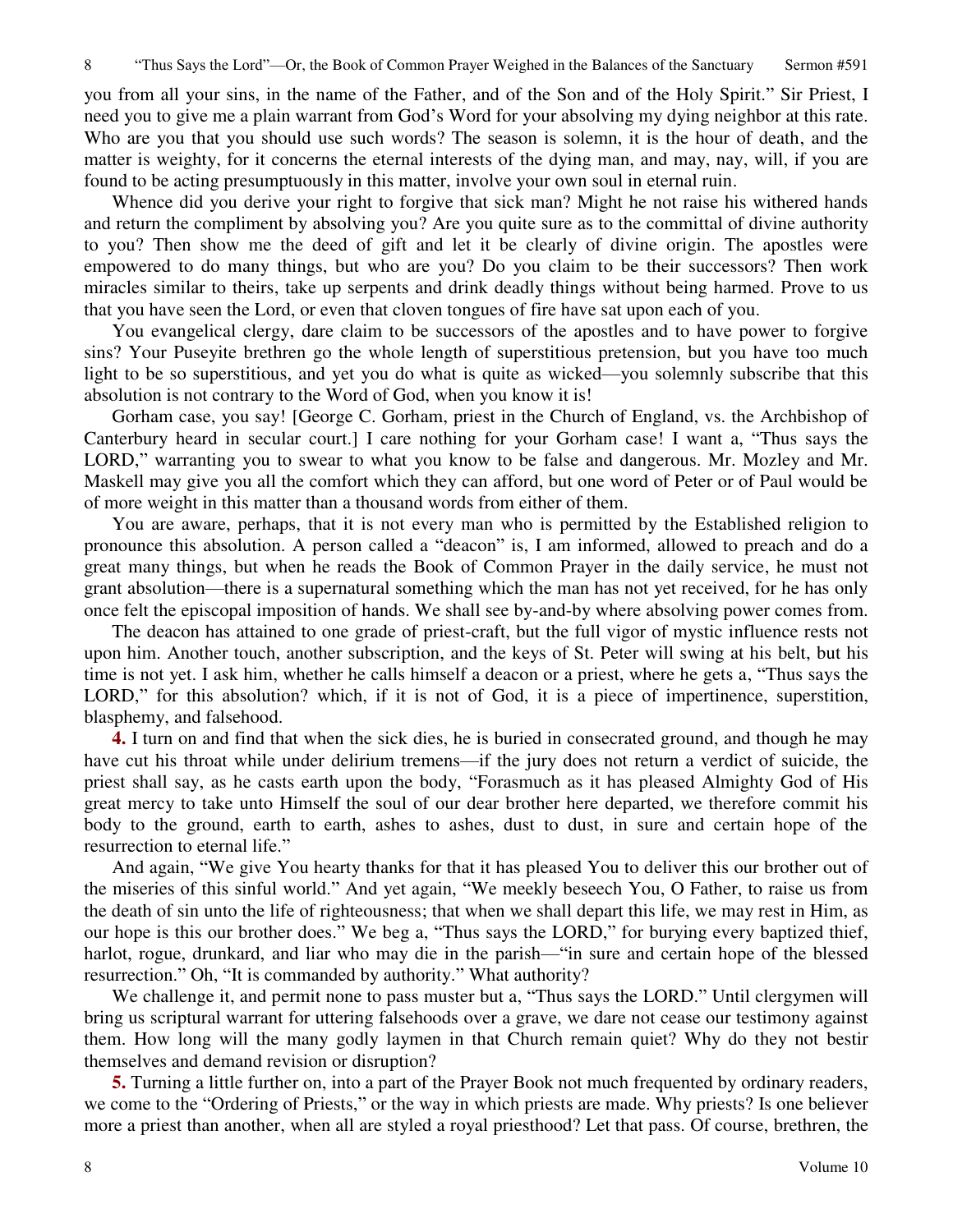priests are made by the bishops, as the bishops are made by Lord Palmerston, or Lord Derby, or any other political leader who may be in office. The Prime Minister of England is the true fountain from whom all bishops flow, and the priests are minor emanations branching off from the miter rather than the crown.

 Here is the way of ordering priests. Let heaven and earth hear this and be astonished, "When this prayer is done, the bishop with the priests present shall lay their hands severally upon the head of every one who receives the order of priesthood; the receivers humbly kneeling upon their knees, and the Bishop saying, 'Receive the Holy Ghost.'" Listen to it, now! Imagine you behold the scene—a man of God, a bishop whom you have been in the habit of considering a most gracious, godly man, and such no doubt he may be—imagine you see him putting his hands upon the head of some evangelical man whom you will go and hear, or if you like upon some young man fresh from Oxford, and imagine you hear him say, "Receive the Holy Ghost for the office and work of a priest in the Church of God, now committed unto you by the imposition of our hands. Whose sins you do forgive, they are forgiven, and whose sins you retain, they are retained." We want a, "Thus says the LORD," for that, for that is putting it rather strongly in the popish line, one would think.

 Is the way of ordering priests in the Church of Rome much worse than this? That the apostles did confer the Holy Ghost, we never thought of denying, but that Oxford, Exeter, or any other occupants of the bench can give the Holy Spirit, needs some proof other than their silk aprons or lawn sleeves can afford us. We ask moreover for one instance in which an apostle conferred upon any minister the power to forgive sins, and where it can be found in Scripture that any man, other than an apostle, ever received authority to absolve sinners?

 Sirs, let us speak the truth—however much yonder priest may pretend at his parishioner's bedside to forgive sin, the man's sins are not forgiven, and the troubled conscience of the sinner often bears witness to the fact, as the day of judgment, and the fearful hell of sinners must also bear witness. And what do you think, sirs, must be the curse that fills the mouth of damned souls, when in another world, they meet the priest who absolved them with this sham absolution! With what reproaches will such deceived ones meet the priest who sent them down to perdition with a lie in their right hands. Will they not say to him, "You did forgive me all my sins by an authority committed unto you, and yet here I am cast into the pit of hell!"

 Oh, if I do not clear my soul upon this infamous business, and if the whole Christian Church does not cleanse herself of it, what guilt will lay upon us! This has become a crying evil, and a sin that is not to be spoken of behind the door, nor to be handled in gentle language. I have been severe, it is said, and spoken harshly. I do not believe it possible to be too severe in this matter, but, sirs, if I have been so, let that be set down as my sin if you will, but is there any comparison between my fault and that of men who know this to be contrary to the Word of God, and yet give it their unfeigned assent and consent? Or between the sin of those who can lie unto the Holy Ghost, by pretending to confer Him, who blows where He wills upon men, who, as likely as not, are as graceless as the very heathen? Fresh from the dissipations of college life, the sinner bows before the man in lawn, and rises a full blown priest, fully able to remit or retain sins. After this, how can the priests of the Church of England denounce the Roman Catholics?

 It is so very easy to fume and bluster against Puseyites and Papists, but the moment our charity begins at home and we give our evangelical brethren the same benefit which they confer upon the open Romanists, they are incensed beyond measure! Yet will we tell them to their faces, that they, despite their fair speeches, are as guilty as those whom they denounce, for there is as much popery in this priestmaking as in any passage in the mass-book? Protestant England! will you long tolerate this blasphemy? Land of Wickliffe, birthplace of the martyrs of Smithfield, how long is this to be borne with? I am clear of this matter before the Most High, or hope to be, before I sleep in the grave, and having once sounded the trumpet, it shall ring till my lips are dumb.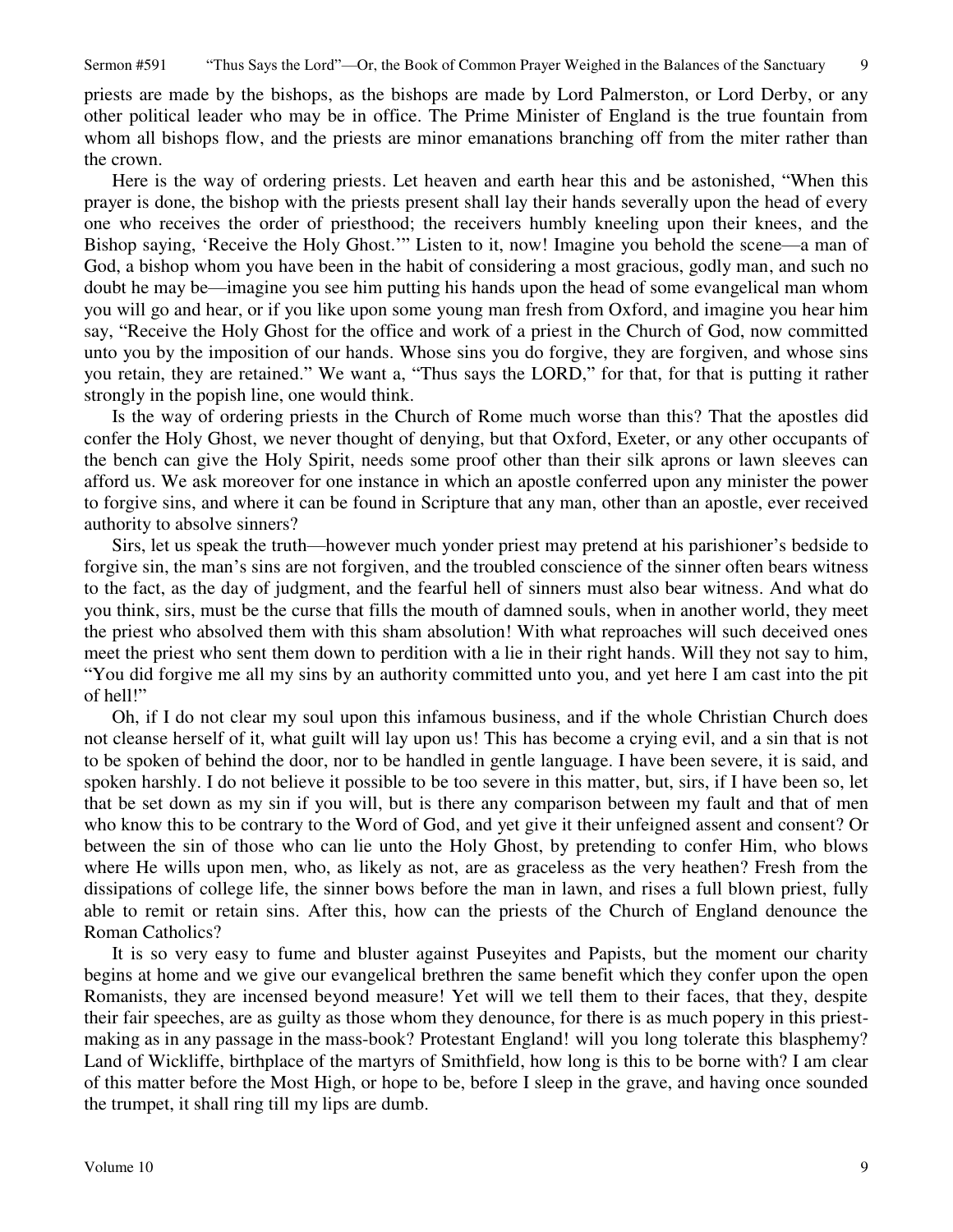Do you tell me it is no business of mine? Is it not the National Church?—does not its sin rest therefore upon every man and woman in the nation, Dissenter and Churchman, who does not shake himself from it by open disavowal? I am not meddling with anybody else's church, but the church that claims me as a parishioner, would compel me, if it could, to pay its church rates, and does take from me my share of tithe every year. I ask the sturdy Protestants of England, and especially the laity of the Church of England, whether they intend to forever foster such abominations? Arise, Britannia! nation of the free, and shake your garments from the dust of this hoary superstition. And as for you, O Church of England, may God bless you with ministers who will sooner come forth to poverty and shame, than pervert, or assist in perverting the Word of God.

**6.** I am not quite done—I have another question to ask. Look at the thanksgiving which is offered on the twentieth day of June on account of Her Majesty's accession. In this thanksgiving, we very heartily join, although we decline to pray by book on the twentieth of June or any other day. Look at the close of that thanksgiving, and you see the name of Lord John Russell as a sort of official authority for the prayer! Is Earl Russell also among the prophets? And on the other side of the page, in order that the Tories may edify the church as well as the Whigs, I see the hand of S. H. Walpole. Is he also a governor in Christ's Church? Has the Lord given these men power to legislate for His Church, or sign mandates for her to obey?

 But what is it all about? "Victoria Regina—our will and pleasure is that these four forms of prayer," etc. Do you see, here is royal supremacy! Further on in the next page—"Now, therefore, our will and pleasure is," etc. See the Preface to the Articles—"Being by God's Ordinance, according to our just Title, Defender of the Faith, and Supreme Governor of the Church, within these our dominions." And again—"We are Supreme Governor of the Church of England." This is the way in which your Church bows herself before the kingdoms of this world. I demand, earnestly demand, a, "Thus says the LORD," for this royal supremacy. If any king, or queen, or emperor, shall say in any Christian Church, "Our will and pleasure is"—we reply, "We have another King, one Jesus."

 As to the Queen, honored and beloved as she is, she is by her sex incapacitated for ruling in the Church—Paul decides that point by his plain precept, "I allow not a woman to teach, nor to usurp authority over the man, but to be in silence." And if a king were in the case, we would say—"We render unto Caesar the things which are Caesar's, and unto God the things which are God's." In civil matters, we cheerfully obey princes and magistrates, but if any king, queen, emperor, or what not, usurps power in the Church of God, we reply, "One is our Master even Christ, and all we are brethren. The crownrights belong to King Jesus. He alone is King in Zion!"

 But I am met at once with the reply, "Well, but Christ is the Head of the Established Church as well as the queen." I remember reading about a three-headed dog which kept the gates of hell, but I never dreamed of a two-headed Church till I heard of the Anglican Establishment. A two-headed Church is a monster! The Queen, the Head of the Church, and King Jesus the Head of the Church too! Never. Where is a, "Thus says the LORD," for this?

 No man living, who calls himself an Englishman, has a word to say of Her Majesty except that which is full of honor, and esteem, and loyal affection, but the moment we come to talk about the Church of Christ, whosoever shall say, or think, or believe that there is any headship to the Church of Christ except the person of Christ Himself—he knows not what he says nor whereof he affirms. Our Lord Jesus Christ is the Head over all things to His Church, which is His body, the fullness of Him fills all in all.

Here stand the two letters, "V. R." at the top of certain mandates, and they mean just this—"Our royal authority commands that you shall not believe this, and you shall believe that; you shall not pray this, and you shall pray that; and you shall pray on such a day," and so on. The church, which thus bows to authority, commits fornication with the kings of the earth, and virtually renounces her allegiance to Christ to gain the filthy lucre of state endowments. He is the free man whom the truth makes free, and who wears no gilded collar with a chain hanging therefrom held in a royal hand. Remember how the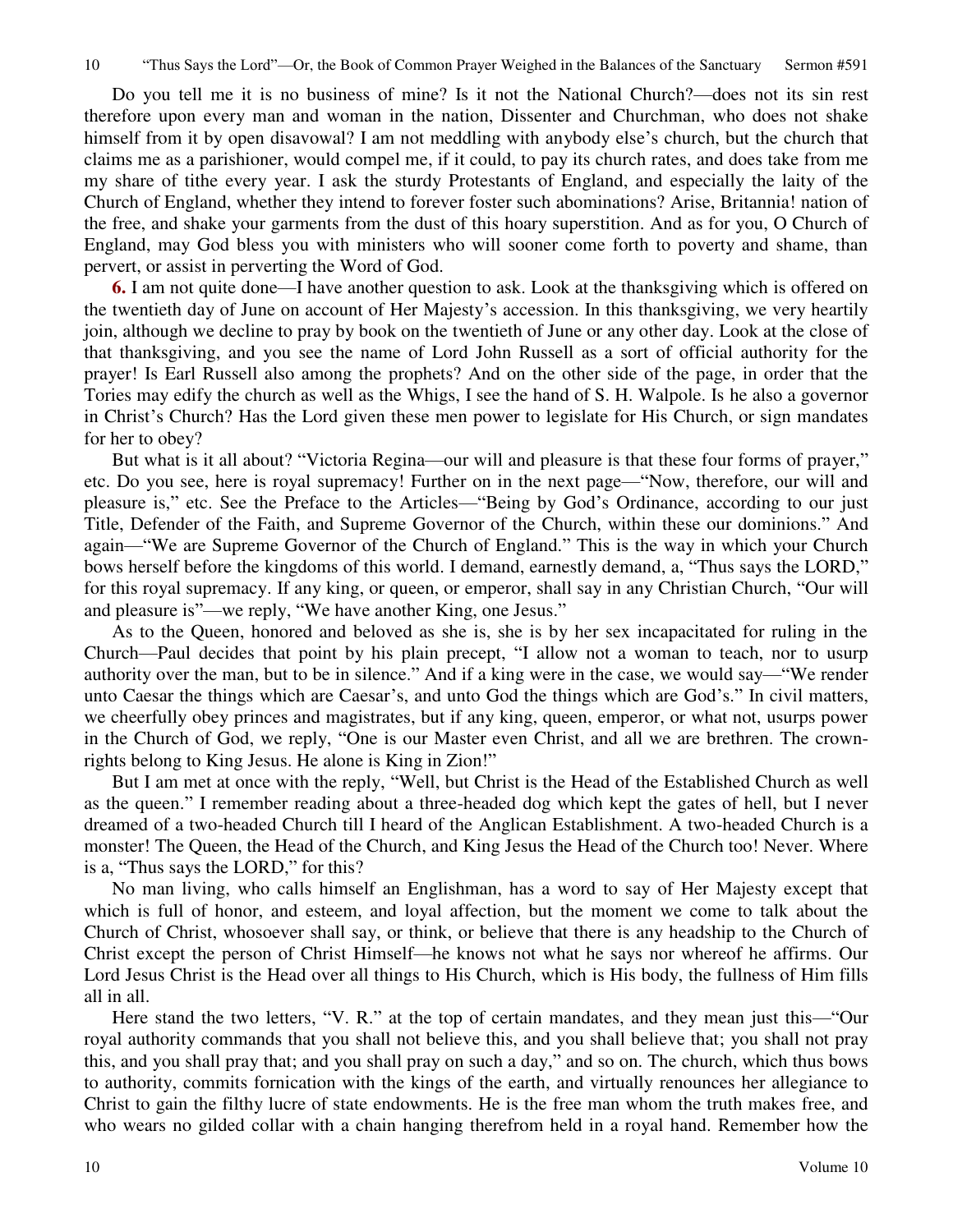Sermon #591 "Thus Says the Lord"—Or, the Book of Common Prayer Weighed in the Balances of the Sanctuary 11

Chancellor laughed to scorn the whole bench of bishops, and rightly so, for he who voluntarily makes himself a bondman deserves to feel the lash.

 May the little finger of our state grow heavier than the loins of James or Elizabeth until all good men flee from the house of bondage. Servants of God, will you be servants of man? You who profess to follow King Jesus and see Him crowned with the crown wherewith His mother crowned Him in the day of His espousals—do you take off His diadem to put it upon the head of another? No, it shall never be.

 Scotland has repelled the royal intrusion right bravely by her sons of the Free Church, who have left all to follow King Jesus. Her bush burned in the olden times, but was not consumed. The covenant was stained with blood, but it was never slain! Let us revive that covenant, and if necessary, seal it with our blood. Let the Church of England have what king she pleases, or what prince she pleases for her head, but this I know, that there is no, "Thus says the LORD," concerning the ecclesiastical supremacy of Victoria Regina, nor the authority of Lord John Russell, or S. H. Walpole, or any of that company, honorable though they may be.

**7.** Now, once more, one more question. I am profoundly ignorant, and have not the power to judge of these things (so I am informed), and therefore, I would like to ask for a, "Thus says the LORD," for a few of the canons—no, perhaps I had better not read them—they are too bad—they are all full of malice and uncharitableness, and everything that comes of the foul fiend. I will ask whether there can be found any, "Thus says the LORD," for this—Canon 10. "Maintainers of Schismatics in the Church of England to be censured—Whoever shall hereafter affirm, that such ministers as refuse to subscribe to the form and manner of God's worship in the Church of England, prescribed in the Communion Book, and their adherents, may truly take unto them the name of another Church not established by law, and dare presume to publish it, that this their pretended Church has of long time groaned under the burden of certain grievances imposed upon it, and upon the members thereof before mentioned, by the Church of England, and the orders and constitutions therein by law established, let them be excommunicated, and not restored until they repent, and publicly revoke such their wicked errors." What Scripture warrants one church to excommunicate another merely for being a church, and complaining of undoubted grievances?

 Canon 11—"Maintainers of Conventicles, censured—Whoever shall hereafter affirm or maintain, that there are within this realm other meetings, assemblies, or congregations of the King's born subjects, than such as by the laws of this land are held and allowed, which may rightly challenge to themselves the name of true and lawful Churches, let him be excommunicated, and not restored but by the Archbishop, after his repentance and public revocation of such his wicked errors." Where does Holy Scripture authorize the excommunication of every good man who is charitable enough to believe that there are other churches beside his own? Get the Book of the Lord and read!

 For very much in this Book of Canons I beg to be informed of a, "Thus says the LORD." For matters which do not concern religion, and have only to do with the mere arrangement of service, we neither ask nor expect a divine precept, but upon vital points of doctrine, ceremony, or precept, we cannot do without it. Scarcely can any document be more inconsistent with Scripture than the Book of Canons, and therefore, it is always kept in the background, because those who know anything about it must be ashamed of it. And yet these are Canons of the Church of England—canons which are inconsistent, many of them, with even the common rules of our own present enlightened law, let alone the Word of God. We ask a, "Thus says the LORD," for them, and we wait until a, "Thus says the LORD," shall be found to defend them.

 Now, some will ask why I take this matter up and look into it. I have already told you the reason, dear friends. There is an opportunity for pushing another Reformation given to us just now, of which, if we do not avail ourselves, we shall be verily guilty. Some have said, "Why not go on preaching the Gospel to sinners?" I do preach the Gospel to sinners as earnestly as I ever did in my life, and there are as many conversions to God as at any former period. This is God's work, and beware lest any of you lift a finger against it. The hand of the Lord is in this thing, and he that lives shall see it.